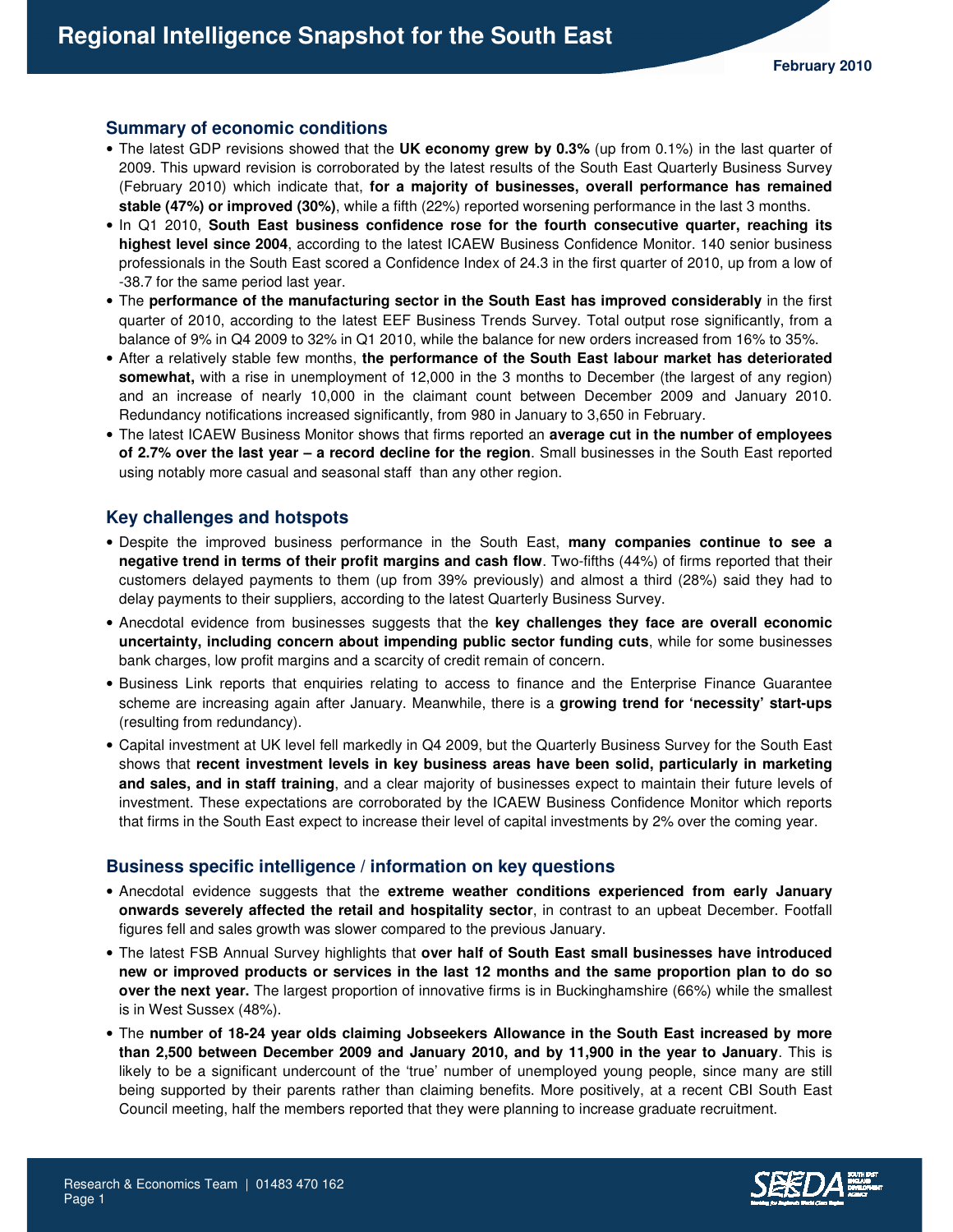# Sectoral Overview

## **Manufacturing**

According to the Institute of Chartered Accountants in England and Wales (ICAEW) UK Business Confidence Monitor, confidence in the Manufacturing & Engineering sector in Q1 2010 remains at Q4 2009 levels and just above the all-sector average. There are signs of hope for the sector, including the support of the relatively weak pound.

The most recent Engineering Employers Federation (EEF) Business Trends Survey for the South East, for Q1 2010, paints a generally positive picture for the region's manufacturers. Looking at the difference between the proportion of firms reporting improvement and the proportion reporting deterioration (the balance), the total volume of output and new orders both recorded a very positive balance, of 32% and 35% respectively in Q1 2010. This was significantly higher than the 9% balance for output and 16% for new orders in quarter 4 of 2009. The volume of new export orders has also shown significant improvement on the previous quarter, with a very positive balance of 35% for Q1 2010, compared to just 3% in the last quarter of 2009.

Anecdotal evidence from EEF members in February 2010 confirms that a number of manufacturing & engineering companies in the South East are exporting or expect to export in 2010 to non-EU markets (such as the BRIC countries – Brazil, Russia, India and China, as well as the Middle East and US) given the relative weak domestic demand. Some of them pointed to investment in costsaving technologies and machinery as key competitive advantages to gain access to global markets. However, most firms, especially in the automotive industry, are investing in marketing and sales to ensure their position within the market remains strong, as reported by Hampshire Economic Partnership.

A number of EEF's South East members are agreed on the fact that tightening cash flow, lack of appropriate skills and increasing regulation (i.e. red tape) are factors acting as barriers to a sustained recovery. There is a mixed picture in terms of employment. Some manufacturers in the region reported downsizing of staff in 2009, while others said they were recruiting specialised staff. However the majority of EEF's members reported that they have been attempting to maintain staff numbers, although under more flexible working conditions. The EEF South East Business Trends survey confirms that staff numbers have remained flat between quarter 4 of 2009 and the first quarter of 2010.

Although overall margins on domestic sales and cash flow levels have fallen over the past quarter in the South East, encouragingly, there has been some improvement in capital expenditure plans, with the balance rising from -17% in quarter 4 of 2009 to -3% for quarter 1 2010. However, almost two fifths of respondents reported that their capital expenditure plans had remained the same.

Credit conditions in the manufacturing industry nationally appear to be beginning to stabilise. The majority of companies who sought finance in January and February had their needs met, with most companies reporting no change in the cost of credit in the past two months. However, with many manufacturers expecting their finance requirements to increase in the next two months, having placed relatively few demands on the banking system in recent months, the supply of credit could yet be placed under strain.

Business specific intelligence highlights the differing performance of sub-sectors within the manufacturing industry in the South East. In the chemicals and pharmaceuticals sector, for instance, firms are raising funds to invest in new technologies and research & development. **Oxford Nanopore** has raised £17m from investors to fund the commercial development of its DNA mapping technology. **Exosect**, the Hampshire-based agrochemicals company, has raised £2.2m from investors to fund the commercial development of its pest control products. **Vernalis** (of Winnersh, Berkshire) has raised £25m in a share placing to fund the expansion of its pharmaceuticals research business. In the engineering sector, conversely, some firms are still cutting labour costs. For instance, Farnborough based **BAe Systems** is to shed 230 of the 4,500 jobs at its submarine site in

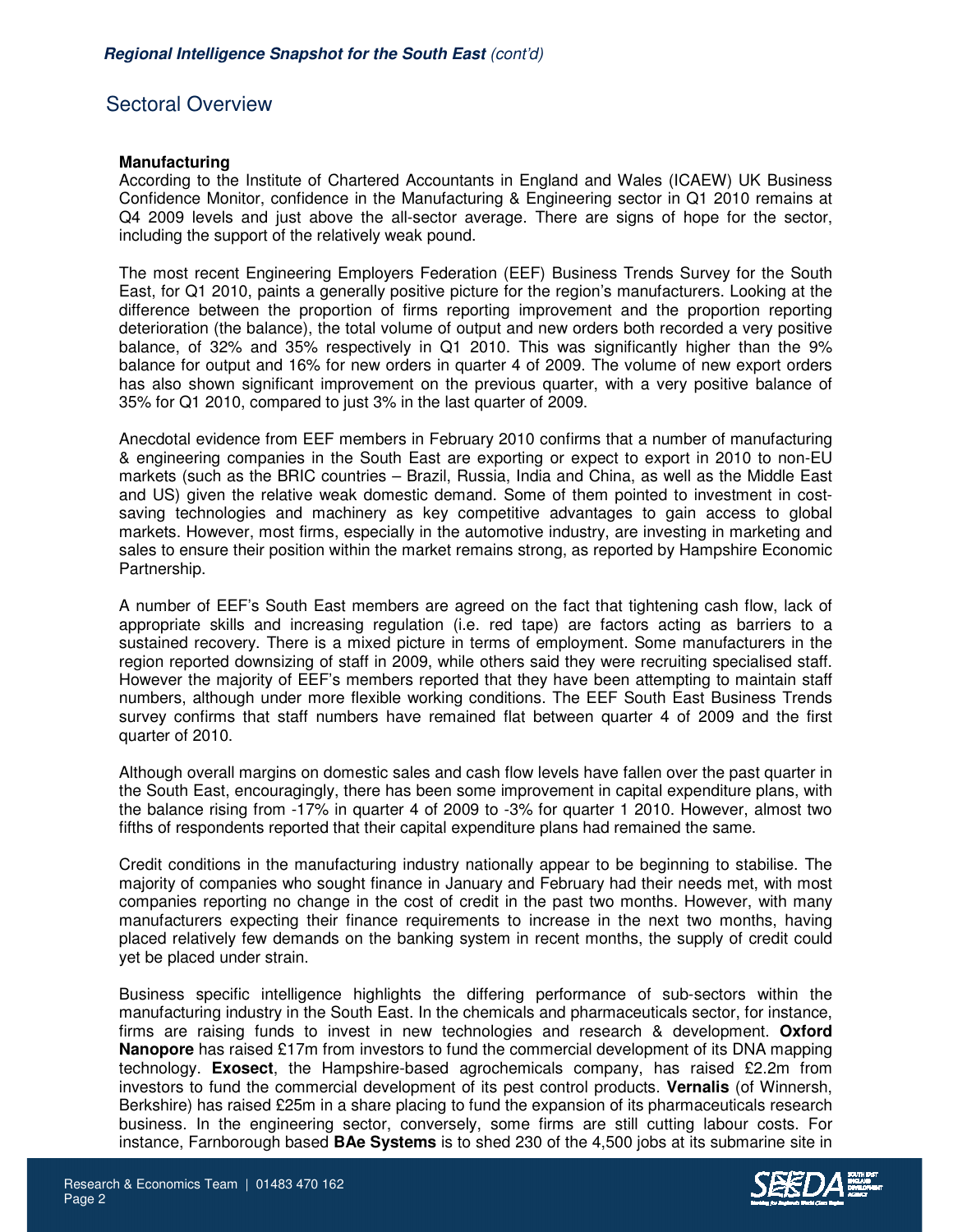Barrow-in-Furness, while **Siemens Flow Instruments**, based in Frimley, is to close its factory in Stonehouse, Gloucestershire, by the end of the year, with the loss of 116 jobs, in order to transfer production to France and China.

# **Construction / property**

The Construction sector posted the largest gain in confidence in the first quarter of 2010, rising from 15.1 to 24 points, according to the UK ICAEW Business Confidence Index. Meanwhile, property sector confidence moved back in Q1 2010 but still remained above the low levels recorded in 2009. ICAEW's latest report indicates that recovery in the housing market has surpassed expectations, boosted by a gradual pick-up in lending. However, the fragility of the recovery is highlighted by the fact that although mortgage approvals in November 2009 reached their highest level since March 2008, they have since fallen to an eight month low in January 2010.

However, anecdotal evidence from Hampshire Economic Partnership suggests that the current high level of tendering opportunities in the construction industry could be explained by a rush to start projects before the election, and there is likely to be a lull in activity very shortly. Indeed, the impending election makes the future unclear and the feeling is that whichever party wins power there are likely to be significant cuts in spending, with knock-on effects on the construction sector.

Across Berkshire, the performance of the commercial property market in early 2010 appears mixed. Vacancy rates in Bracknell Forest stood at 9% on average in January 2010, compared with 12% in January 2009. In the Royal Borough of Windsor & Maidenhead, by contrast, the number of empty business premises has continued to rise in February 2010. Businesses specific intelligence suggests that Reading's recent bid for city status could bring substantial benefits in terms of job creation, new inward investment and property market value. For instance, **Wilkinson** has already signed to take 25,000 sq ft of first floor space at Broad Street Mall, Reading, with a store opening date set for early November 2010. Elsewhere, plans have been unveiled to build a £60m event venue at the **Bluewater Shopping Centre**, which could create hundreds of jobs. Work to construct the centre, which will host retail and leisure exhibitions and shows, is expected to start in spring 2010.

### **Retail**

According to the latest UK ICAEW report, confidence in the retail & wholesale sector grew for the fourth consecutive quarter in February 2010 and now stands slightly above the composite index for the UK. However, the same report also cautions that consumer spending in 2010 is likely to come under strain due to weak earnings growth, further rises in precautionary saving and debt repayment.

The latest CBI Distributive Trades Survey shows that retail sales nationally saw the fastest growth since May 2007 in the year to February 2010 – exceeding expectations of broadly flat sales. Orders also rose on a year ago. While price inflation accelerated on the past three quarters, the deterioration in other retail conditions continued to ease: the fall in employment slowed for the second quarter running, and investment intentions for the coming year have stabilized for the first time since August 2007. Overall, retail sentiment for the next quarter is broadly unchanged, and further sales growth is predicted in March. Wholesalers saw a modest increase in sales volumes in February, but sales continued to fall sharply among motor traders.

While Christmas provided a considerable boost to many retail & hospitality businesses in the South East (particularly SMEs in Surrey), the extreme weather conditions experienced from early January severely affected the sector in contrast with an upbeat December. The latest Berkshire Economic Commentary (February 2010) reports that the High Street has suffered a very difficult start to the year with the slowest January sales growth for 15 years. The value of goods sold grew by just 1.2% in January compared with the previous year as bad weather kept shoppers away. January car park figures were hit very hard by the severe weather as well. In Windsor & Maidenhead, car parking usage in January 2010 was 8% lower than the same time last year due to the snow, while car park revenue also dropped over the same period of time. In Reading, footfall and car parking figures

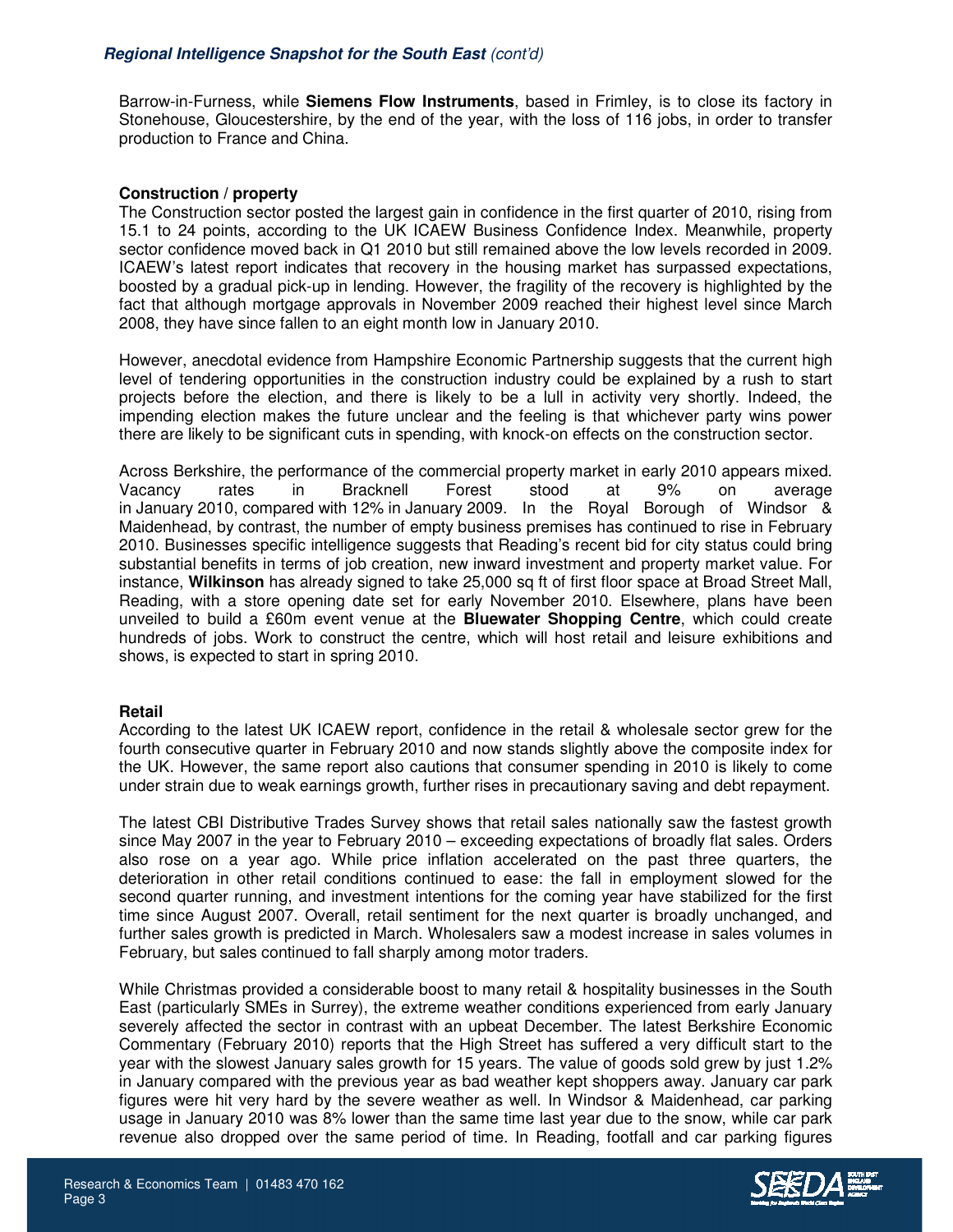were, on average, 12% lower in January 2010 than January 2009. However, retail sales in the month were only 0.1% lower.

In recent positive news for the retail sector in the South East, **TK Maxx** has opened a new store in Windsor, employing 50 people, while the company is also set to create 35 jobs at a new HomeSense homewares store due to open at the Forbury Retail Park in Reading in April. Elsewhere, **Aldi** has been given the go-ahead to build a new store on BAe Systems' land at Northwood on the Isle of Wight, and Witney-based **Past Times** is planning to expand its chain of 120 gift shops with about 25 new outlets this year.

## **Transport**

The transport and storage sector showed one of the strongest gains in business confidence as the relevant UK ICAEW Index increased from 13 to 27 points between Q4 2009 and Q1 2010. This is corroborated by business specific intelligence relating to new initiatives in the South East transport sector. For instance, **Medway Council** has approved plans for the development of a new £6m bus station in Chatham by April 2011. Similarly, **City Link,** based in Blackwater, Surrey is investing £2.5m in a new 870,000 sq ft parcels distribution centre in Warrington (Cheshire), and this will be followed by a similar site in Peterborough and a multi-million pound investment in its branch network.

Anecdotal evidence from Hampshire Economic Partnership suggests that some companies in the transport and logistics sector are attempting to extend their networking abroad. However, some SMEs in Hampshire have found their bids for contracts significantly undercut by larger firms, who are prepared to cut their prices in order to win business. As a result, SMEs would welcome more opportunities to bid for public sector contracts.

### **Business Services & Finance**

Despite a slight decline in the UK ICAEW Index, business confidence in the banking, finance & insurance sector remains strong in Q1 2010 as most banks return to profitability under low interest rates and quantitative easing monetary policies. Additionally, anecdotal evidence from the latest Berkshire Economic Commentary indicates that lenders have raised the cost of borrowing through increased facility fees and tightened other lending criteria, which, while helping to boost banks' profitability, has had a knock-on effect on finance for development.

Anecdotal evidence from the industry suggests that there is a 'good appetite' for commercial mortgages in the South East but the loan to value ratio is not totally realistic yet as property prices are still depressed. The timescale for commercial mortgages has fallen substantially from 25 years to 15, 12 or 10 years during the economic downturn. Moreover, they argue that there is still a reduced appetite for lending to industries dependent on discretionary spending such as pubs, clubs and restaurants. More generally, banks may not be willing to fund restocking as the upturn begins, so further insolvencies are very likely.

In spite of some improvement in profitability, business specific intelligence indicates that some businesses are still downsizing or restructuring their staff. For instance, **Skandia** is to shed a further 150 of the 1,900 jobs at its pensions and investment office in Southampton. Likewise, **Alliance &**  Leicester is to close its financial call centre in Ashford in June, with the loss of up to 128 jobs, in order to transfer the work to Merseyside and Leicestershire.

### **Tourism / hospitality**

The latest Tourism South East Intelligence Update (March 2010) points out that despite tough challenges for some parts of the industry, the overall level of confidence amongst the region's tourism businesses for performance in 2010 is higher than a number of other key industries such as construction and transport. Tourism South East's latest 'How's Business Monitor' shows that, on average, 42% of all businesses surveyed experienced better performance for the whole of 2009



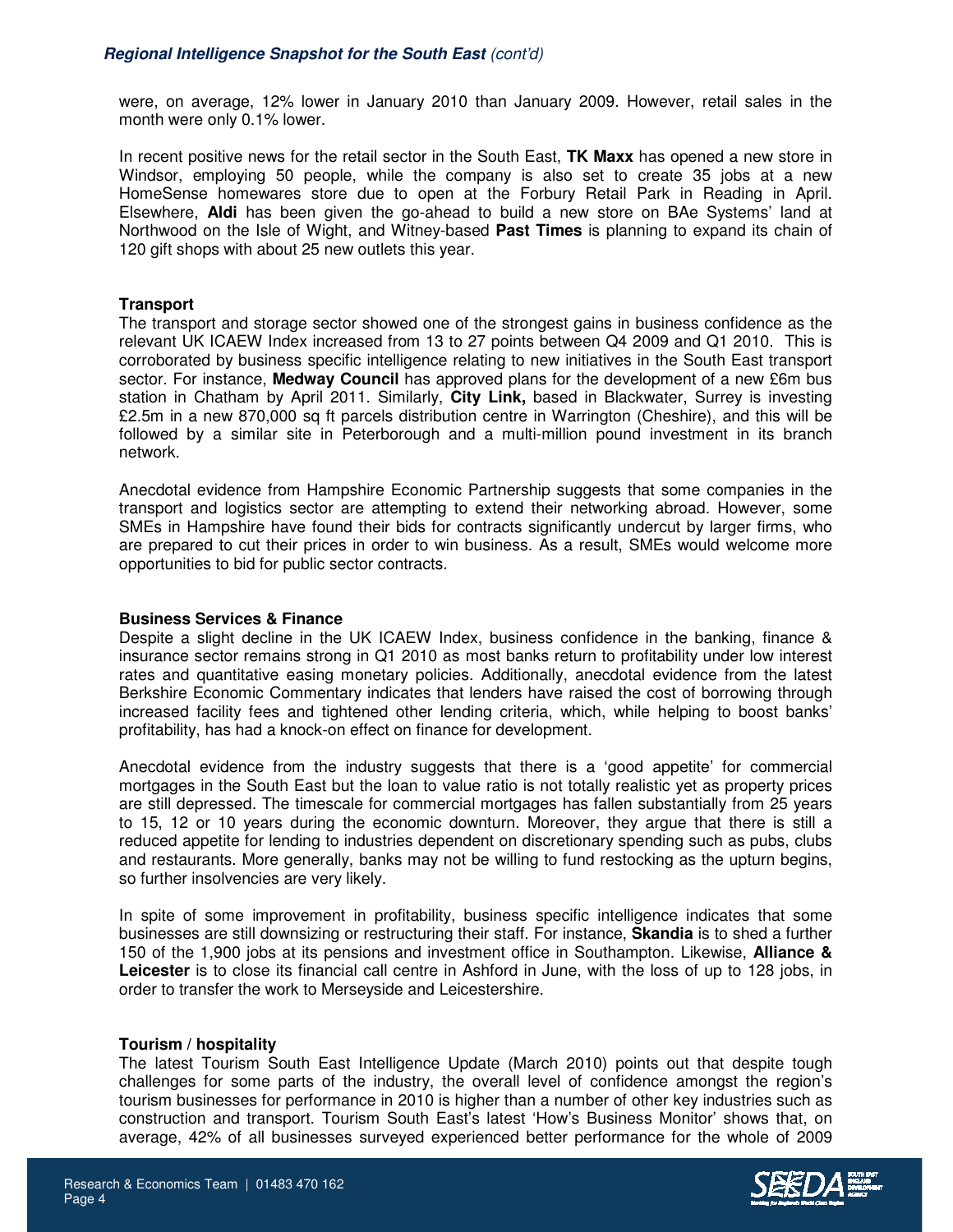## **Regional Intelligence Snapshot for the South East** (cont'd)

compared with 2008, which is up from 39% last year. Indeed, the latest figures released by VisitEngland (from the UK Tourism Survey) shows that there were just over 15.5 million trips made by UK residents to the South East during the first ten months of 2009, an increase of 13.8% compared with the same ten months in 2008. The number of bednights (up 12.0%) and visitor spending (up 12.1%) also saw increases over this period.

Local visitor attractions in the South East were adversely affected by the severe weather in January, and more generally hotels are finding that they need to work hard to offer good value for money and flexibility in a more competitive market, particularly for weddings and events.

Looking ahead, the latest research suggests that 75% of Britons plan to take a break in the UK this year and many of these trip takers will chose self catering and camping or caravanning holidays. Across the South East, bookings for Camping and Caravan Club sites are already 14% up on this time last year. Business specific intelligence indicates that **Norton Grange Coastal Village** is creating up to 100 new jobs, following the refurbishment of its hotel in Yarmouth on the Isle of Wight. Elsewhere, **Macdonald Hotels and Resorts** is to open a new 120-bedroom hotel in the former Caleys department store in Windsor in summer 2010.

By contrast, in the hospitality sector fierce price competition, mainly in the restaurant and licensed pubs and bars industry, is heavily increasing the burden of labour costs and hence leading to deteriorating working conditions. Anecdotal evidence from the latest Berkshire Economic Commentary suggests that it is not uncommon for management teams to be working in excess of 60 hours a week to cover front line bar staff/waiting staff simply to reduce labour costs. As a consequence, staff paid by the hour are being laid off or having their hours drastically cut. Meanwhile, the widespread 'Two for One' type offers at lunchtimes in restaurants are increasingly putting adverse pressure on operating margins.

**Redundancy Notifications:** According to HR1 data there was a significant increase in the number of redundancy notifications between January and February 2010, from 980 to 3,650. This is the largest monthly increase since September 2009.

The majority of redundancy notifications (57%) in February were in the service sector (excluding retail) – continuing a trend seen in the latter half of 2009. Similarly to last month, redundancies in the construction sector accounted for about one fifth of all notifications. The share of redundancies in the retail sector was up slightly on last month, at 8%.

Surrey saw the largest number of redundancy notifications of any county in February (1,350, or 37%), including several large redundancies in the service sector. Berkshire and Hampshire and the Isle of Wight each accounted for around one quarter of all large notifications this month, the majority of which were in the service sector. Meanwhile, there were no large redundancies recorded in Sussex or Buckinghamshire this month, and very few in Oxfordshire.